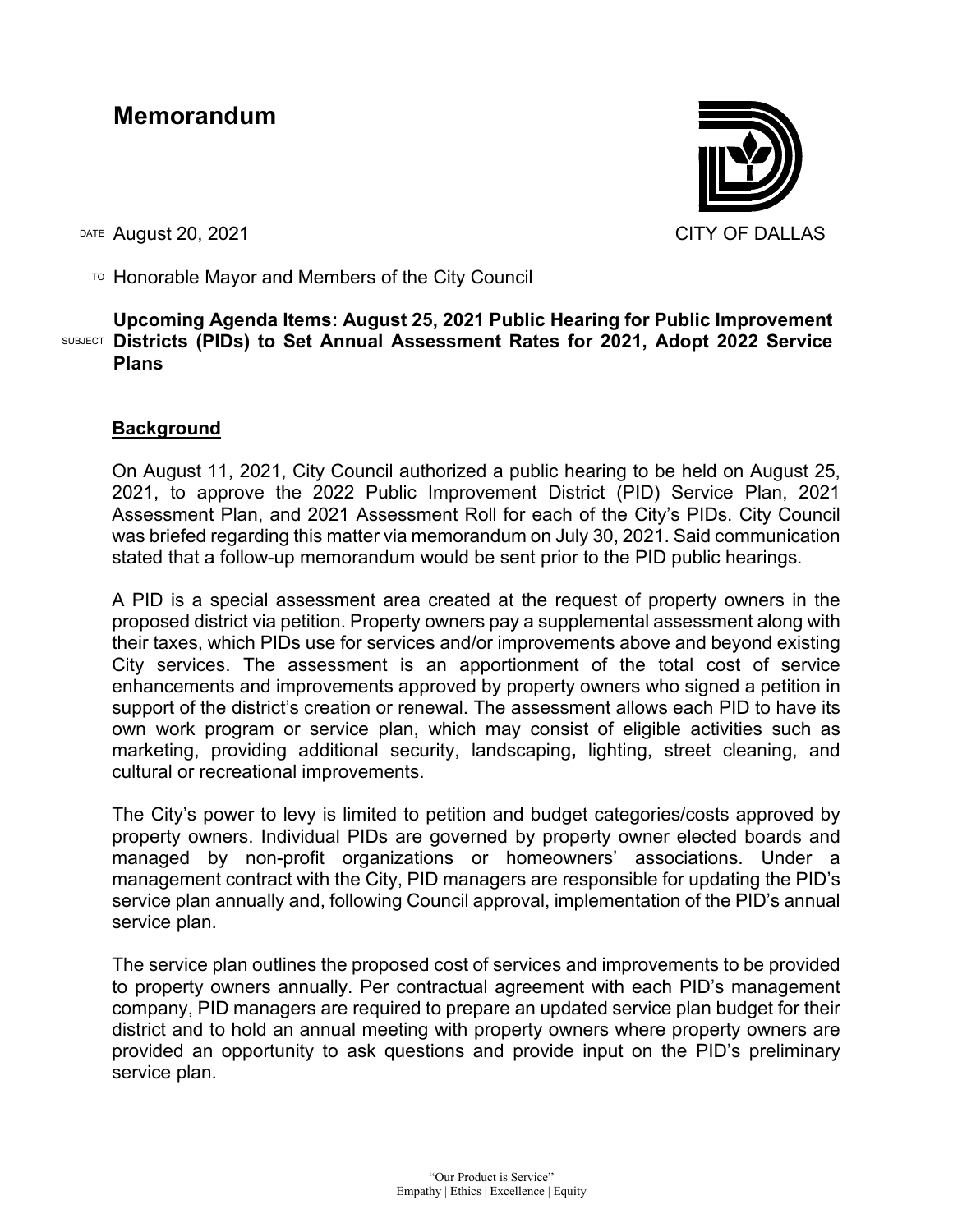#### SUBJECT **Upcoming Agenda Items: August 25, 2021 Public Hearing for Public Improvement Districts (PIDs) to Set Annual Assessment Rates for 2021, Adopt 2022 Service Plans**

Staff reviewed the 2021 PID assessment rolls and proposed 2022 PID service plan budgets, found the services and improvements to be advisable, and recommended approval**,** subject to the public hearing on August 25, 2021. For the 2022 Service Plan year, no changes in assessment rates are proposed**,** except by the Prestonwood PID. The Prestonwood PID proposes to reduce their assessment rate from \$0.08 per \$100 valuation to \$0.07 per \$100 valuation in order to utilize timely, uncommitted funds expected to roll-over into 2022 fund balance. Holding PID rates constant, assessment revenue available to PIDs is estimated to increase by 3 percent on average. Please refer to **Exhibit A** for a list of 2021 PID estimated revenues and rates (for the 2022 Service Plan year) as compared to 2020.

## **Accomplishments**

PIDs give property and business owners a mechanism to provide services supplemental to those provided by the City to address additional needs. Common services that PIDs provide may include, but are not limited to, additional security, common-area maintenance and beautification, minor capital improvements, and marketing that promotes local businesses and entertainment venues. These services increase the PID area's desirability as a place to shop, enjoy leisure activity, work and live, which in turn increases property values for commercial and residential owners, as well as promotes patronage for businesses. In addition, because these business owners and residents specially benefit from the services a PID provides, there is more buy-in and engagement on their part.

Over the past year, despite many challenges, City of Dallas PIDs have had many successes. These include<sup>[1](#page-1-0)</sup>:

- *Beautification:*
	- o The Dallas Downtown Improvement District PID's Clean Team removed over 3,800 cubic yards of litter from public spaces and power-washed over 2.7 million sq. ft. of sidewalk;
	- o The South Dallas/Fair Park PID completed the beautification of a parkette located at Atlanta and Malcolm X Streets and a new mural at the MLK Center;
	- o The Oak Lawn-Hi Line PID cleaned up public medians on Hi Line Drive that run along the Trinity Trail, providing a better quality experience for the many pedestrians and bikers that frequent this area;

<span id="page-1-0"></span>*<sup>1</sup> Each PID is managed by a private, not for profit management entity. For ease of identification, the accomplishments and initiatives of the various PID management entities highlighted in this memo will be referred to the district's name instead of the management entity's name (i.e. Deep Ellum PID instead of Deep Ellum Foundation).*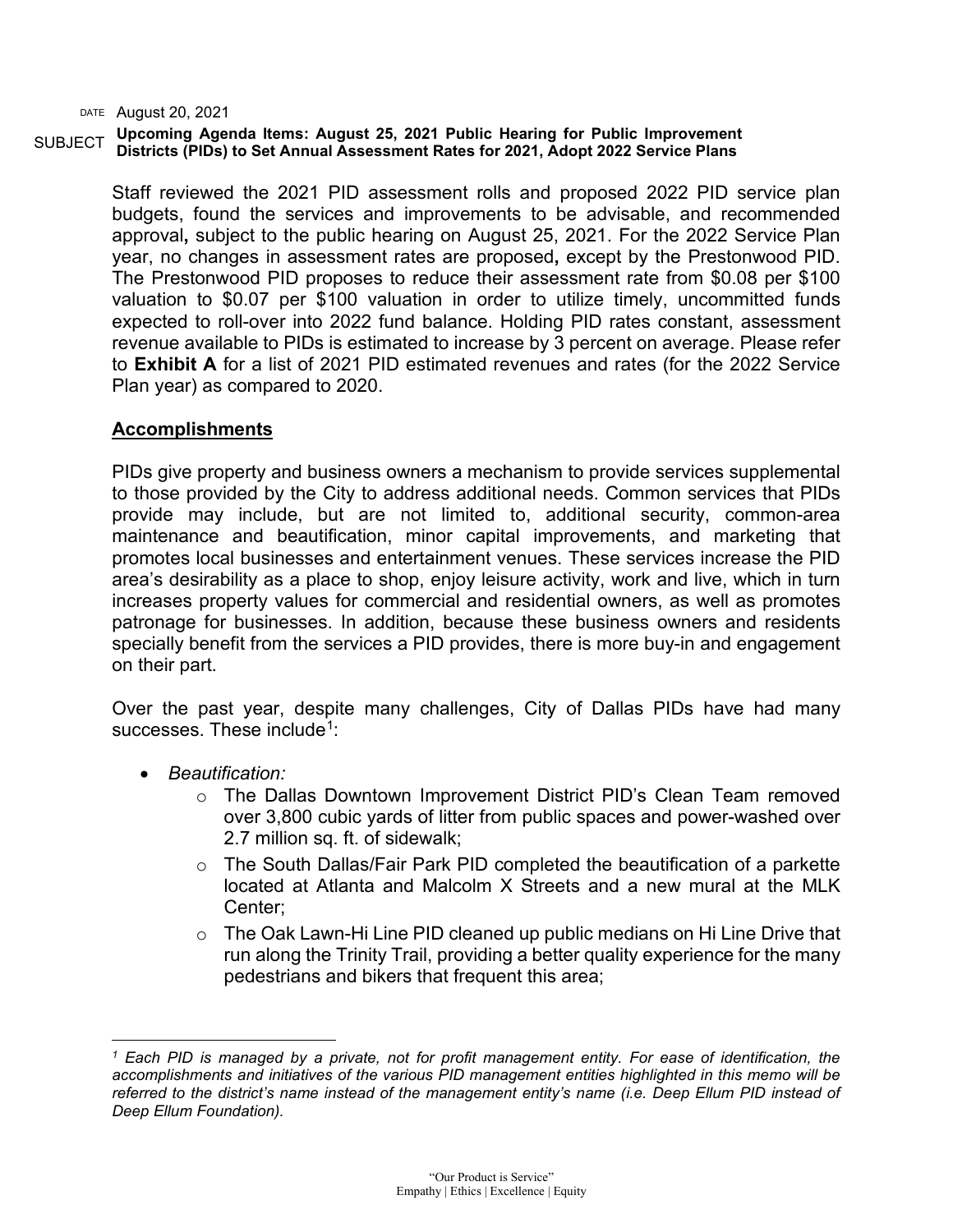#### SUBJECT **Upcoming Agenda Items: August 25, 2021 Public Hearing for Public Improvement Districts (PIDs) to Set Annual Assessment Rates for 2021, Adopt 2022 Service Plans**

- $\circ$  The Uptown PID serviced 42 trash containers twice a week, beautified over 20 medians and islands in Uptown with seasonal plantings and irrigation; and
- o The Klyde Warren Park/Dallas Arts District PID provided daily custodial services at Klyde Warren Park, ensuring pristine conditions for over 4.3 million visitors to the Park and the Arts District last year.
- *Community Outreach & Marketing:*
	- $\circ$  The Lake Highlands PID held multiple events with its community partners, including a socially-distanced Drive Thru Trick or Treat, a Hope for the Holidays event for families in need, and a teen job fair that connected local teenagers with district businesses in need of summer staff;
	- o The Knox Street PID launched new district branding, including a revamped social media presence, logo, website, seasonal banners and its Pop-Up Park series, a monthly event that features local retail and food/beverage vendors; and
	- o The Dallas Tourism PID continued to supplement VisitDallas' marketing efforts by funding the purchase of print, radio, television, targeted digital ad placements, contracted marketing services, collateral development, welcome signage, and event sponsorships.
- *Capital Improvements:*
	- o The South Side PID hired a new landscape architect firm to make renovations and repairs to the Bark Park, an important public green space in the district;
	- $\circ$  The University Crossing PID finalized funding agreements, with the City and the Texas Department of Transportation, to leverage state grant funds and PID assessment funds for new pedestrian lighting, along the University Crossing Trail, with installation expected to begin in fall 2021;
	- o The Vickery Meadow PID partnered with the City to install lighting on the SOPAC Trail, from Skillman Road to Greenville Avenue, providing matching funds of \$122,000 to facilitate the project; and
	- o The Lake Highlands PID and North Lake Highlands PID engaged a consultant to develop a master plan that will guide future beautification efforts and capital improvements along the Skillman corridor, a key arterial road in the district stretching from Abrams to Forest Lane. The plan was paid for, and will benefit, both PIDs.
- *Public Safety:*
	- $\circ$  The Prestonwood PID provided district residents with 24 hours a day, 7 days a week security patrol services and succeeded in providing coverage for approximately 92% of scheduled patrol hours;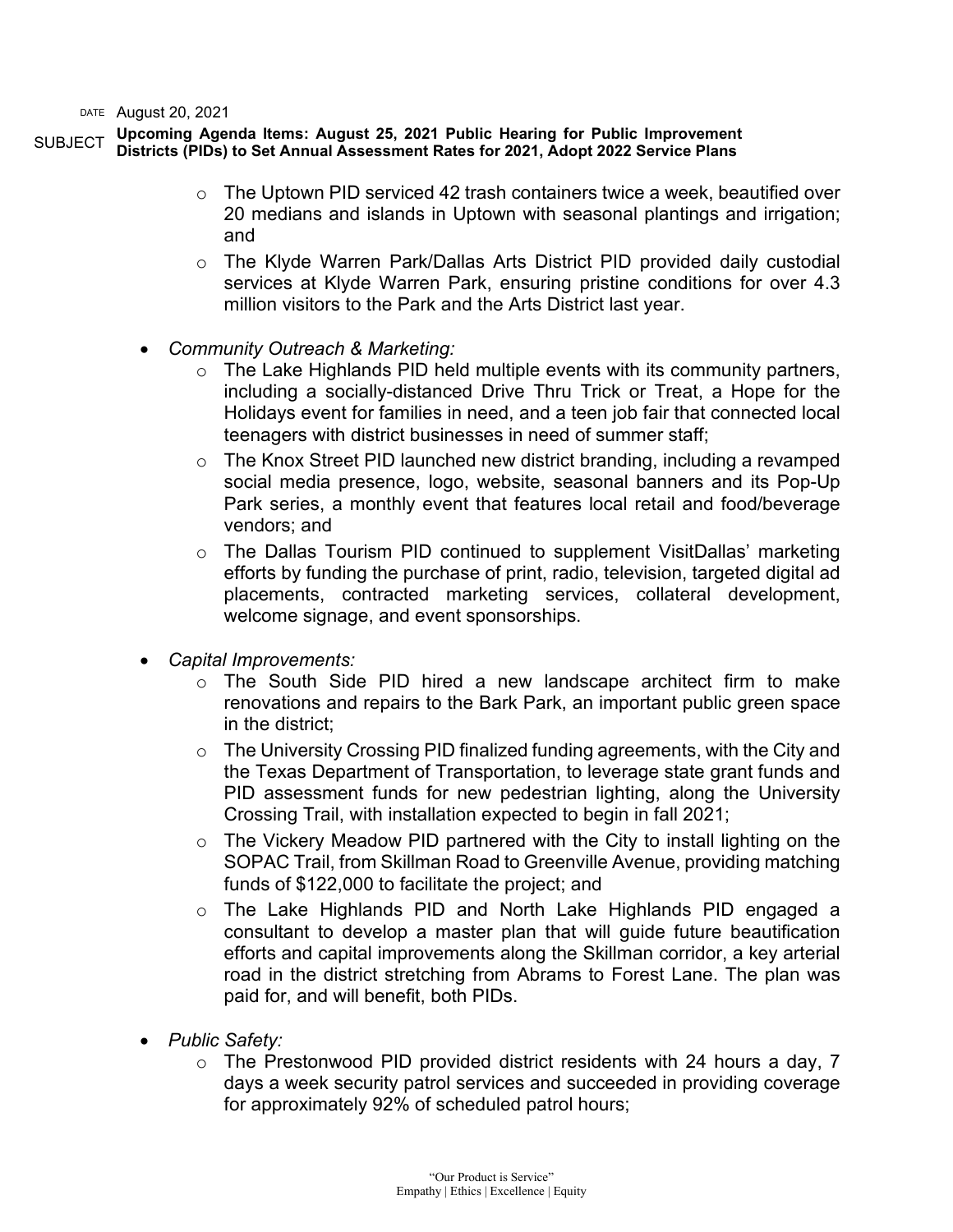#### SUBJECT **Upcoming Agenda Items: August 25, 2021 Public Hearing for Public Improvement Districts (PIDs) to Set Annual Assessment Rates for 2021, Adopt 2022 Service Plans**

- $\circ$  The Vickery Meadow PID expanded private security patrols to the SOPAC Trail, worked closely with DPD officers in the Northeast Division, and attended neighborhood crime watch meetings that have resulted in a significant reduction in violent crime in the area over the past five years; and
- $\circ$  The Downtown Improvement District's Homeless Outreach Team, in collaboration with its partners, helped place over 1,000 homeless individuals Downtown into programs and housing to date this year.
- *Economic Development and Resilience:*
	- o Throughout the pandemic, the Deep Ellum PID helped local small businesses learn about COVID relief programs and leveraged relationships across business and government sectors to rally over 60 local venues, bars, restaurants and other small businesses, as well as sister organizations, to support the Save Our Stages legislation;
	- $\circ$  The Downtown Improvement District established a storefront restoration program that provided nearly \$100,000 of financial assistance to businesses that sustained damages to their storefronts during last year's social justice protests; and
	- o The Dallas Tourism PID worked closely with VisitDallas to assure Dallas is better prepared than most cities as tourism rebounds. The Dallas Tourism PID funded the Global Biorisk Advisory Council STAR™ cleanliness certifications for Dallas hotels. This certification was also applicable and made available to some City of Dallas-owned assets, such as cultural arts facilities and the Kay Bailey Hutchison Convention Center.

#### **Issues**

At the adjournment of the hearing on the proposed assessments, the City Council will hear and pass on any objections to a proposed assessment and may amend a proposed assessment on any parcel. After hearing and passing on objections, the City Council, by ordinance, shall levy the assessment as a special assessment on the property. If City Council does not hold a public hearing and act to adopt the 2021 assessment rate and 2022 service plan for each PID, the City will miss the assessment billing and collection deadlines put in place by the Dallas County Tax Office. As a result, the City would need to find another way to collect PID assessments and would likely not have the same success rate with payments or issuing penalties as Dallas County.

## **Recommendation**

Staff recommends City Council's approval to authorize an ordinance approving and adopting the final 2022 Service Plan, final 2021 Assessment Plan, and 2021 Assessment Roll for each PID, following the public hearing on August 25, 2021.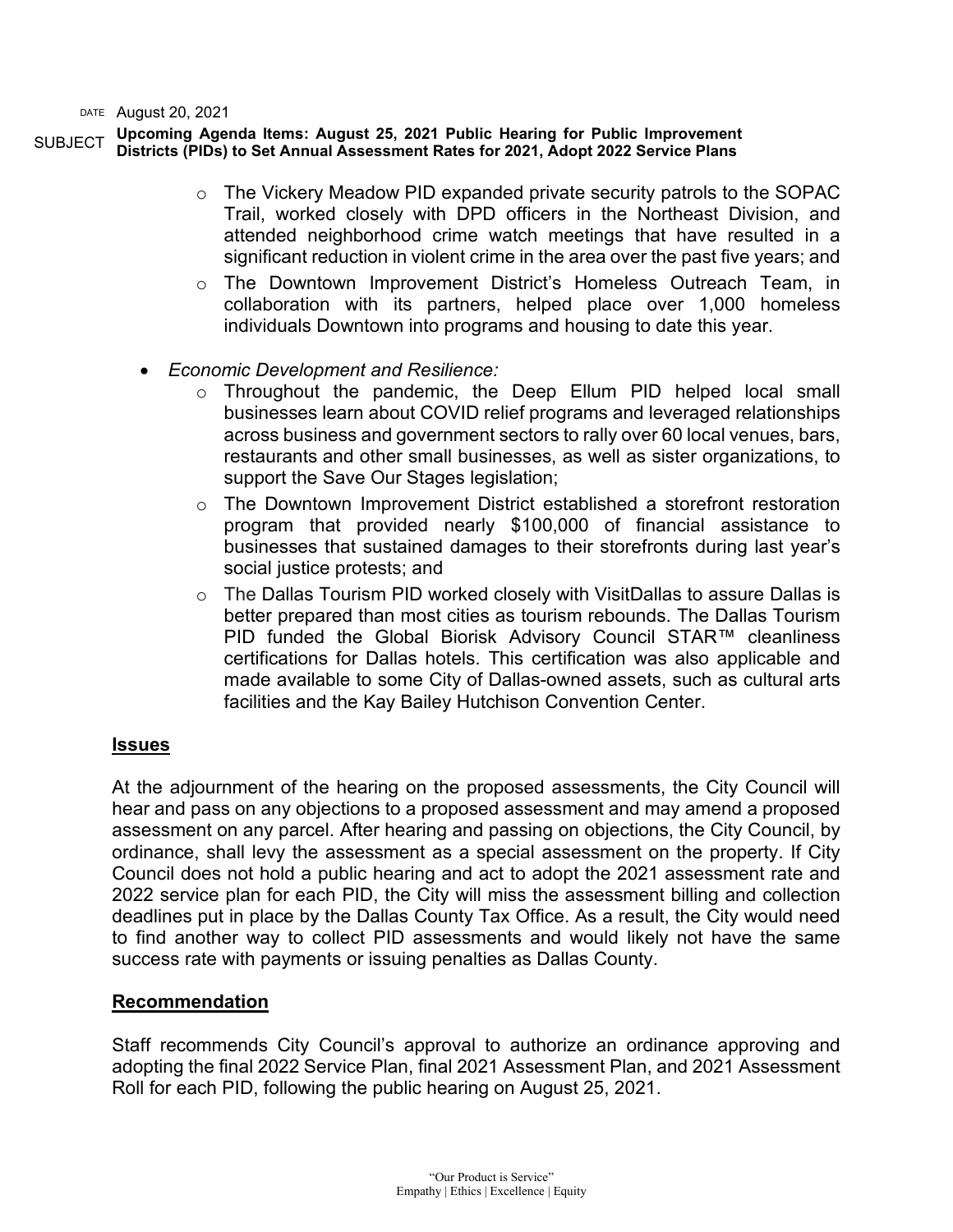SUBJECT **Upcoming Agenda Items: August 25, 2021 Public Hearing for Public Improvement Districts (PIDs) to Set Annual Assessment Rates for 2021, Adopt 2022 Service Plans** 

#### **Fiscal Information**

No cost consideration to the City except for the Dallas Downtown Improvement District (DID). The FY 2021-22 DID assessment for City-owned property is \$912,634.24 subject to appropriations, to be paid from the General Fund (\$605,161.64) and Convention and Event Services Fund (\$307,472.60).

Should you have any questions, please contact Jiroko Rosales, Assistant Director, Office of Economic Development at jiroko.rosales@dallascityhall.com.

Cani A. Johnson<br>Dr. Eric Anthony Johnson

Chief of Economic Development & Neighborhood Services

c: T.C. Broadnax, City Manager Chris Caso, City Attorney Mark Swann, City Auditor Bilierae Johnson, City Secretary Preston Robinson, Administrative Judge Kimberly Bizor Tolbert, Chief of Staff to the City Manager Majed A. Al-Ghafry, Assistant City Manager Jon Fortune, Assistant City Manager Joey Zapata, Assistant City Manager M. Elizabeth Reich, Chief Financial Officer M. Elizabeth (Liz) Cedillo-Pereira, Chief of Equity and Inclusion Directors and Assistant Directors